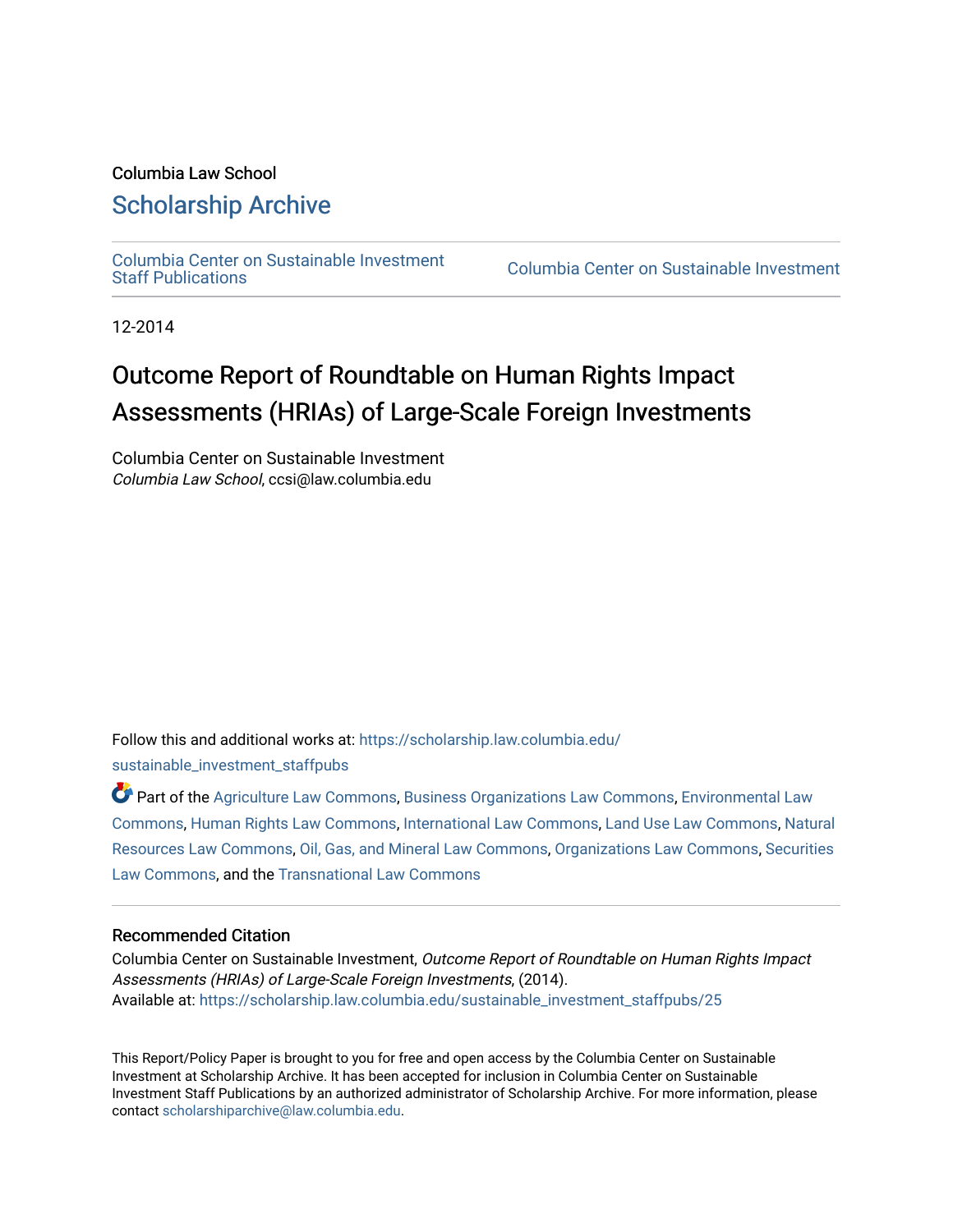





HUMAN RIGHTS INSTITUTE

# **HUMAN RIGHTS IMPACT ASSESSMENTS OF LARGE-SCALE FOREIGN INVESTMENTS: A Collaborative Reflection**

## **Roundtable Outcome Document**

**Columbia Center on Sustainable Investment, Sciences Po Law School Clinic, and the Columbia Law School Human Rights Institute**

**December 1, 2014**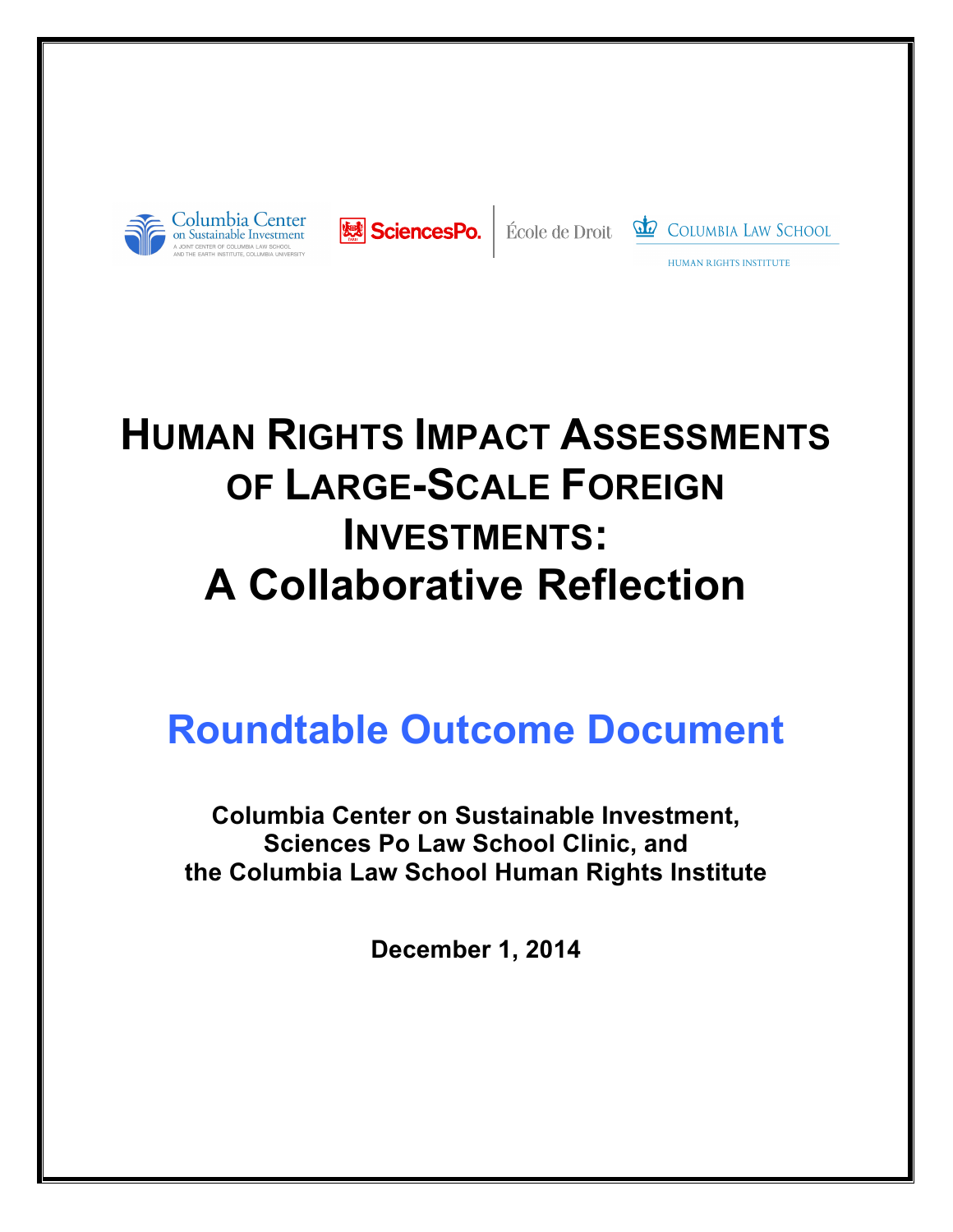

#### **Columbia Center on Sustainable Investment (CCSI)**

The Columbia Center on Sustainable Investment (CCSI), a joint center of Columbia Law School and the Earth Institute at Columbia University, is a leading research center and forum dedicated exclusively to the study, practice and discussion of sustainable international investment worldwide. Through research, advisory projects, multi-stakeholder dialogue, and educational programs, CCSI constructs and implements an investment framework that promotes sustainable development, builds trusting relationships for long-term investments and is easily adopted by governments, companies and civil society.



HUMAN RIGHTS INSTITUTE **Columbia Law School Human Rights Institute** The Human Rights Institute sits at the heart of human rights teaching, practice, and scholarship at Columbia Law School. Founded in 1998 by the late Professor Louis Henkin, the Institute draws on the Law School's deep human rights tradition to support and influence human rights practice in the United States and throughout the world. The activities of the Human Rights Clinic are included in the Institute's work, enabling us to multiply our impact on the field and engage students more fully in our efforts. The Institute currently focuses its work in several substantive areas, including Human Rights in the Global Economy. We have developed distinct approaches to work in each area, building bridges between scholarship and activism, developing capacity within the legal community, engaging governments, and modeling new strategies for progress.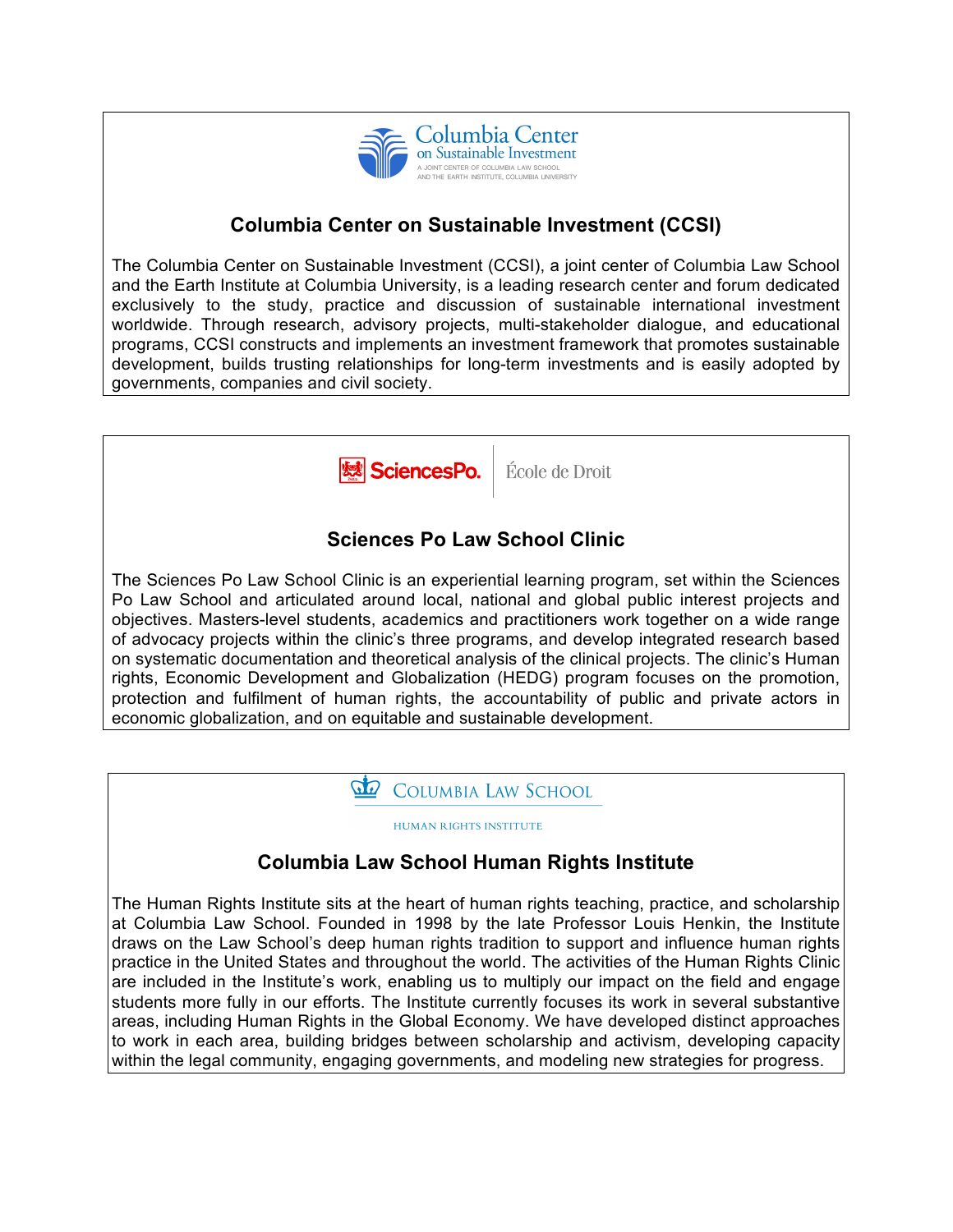#### **ACKNOWLEDGMENTS**

This document was written by Tehtena Mebratu-Tsegaye, Kaitlin Cordes, Manon Aubry, Noémie Lisbonis-Boyer, and Pierre Farcot. The authors are grateful to Jeremy Perelman, Risa Kaufman, and Sophie Thomashausen for their review. An earlier version of the document benefitted from input from Maria Elena Vignoli and Douglas Cantwell.

This is an outcome document of a roundtable hosted at Columbia Law School in April 2014. The roundtable was a joint initiative of the Columbia Center on Sustainable Investment (f.k.a. the Vale Columbia Center on Sustainable International Investment), the Columbia Law School Human Rights Institute, the Columbia Law School Human Rights Clinic, and the Sciences Po Law School Clinic. In addition to the contributions of the four organizing partners, the roundtable received partial support from the Alliance Program: http://alliance.columbia.edu/.

The four organizing partners spent the 2013-2014 academic year supporting community-led human rights impact assessments (HRIAs) in the Democratic Republic of the Congo. The idea for the roundtable arose out of a conversation with a lawyer working in private practice who assists businesses in conducting HRIAs and other assessments of actual or potential operations in foreign jurisdictions.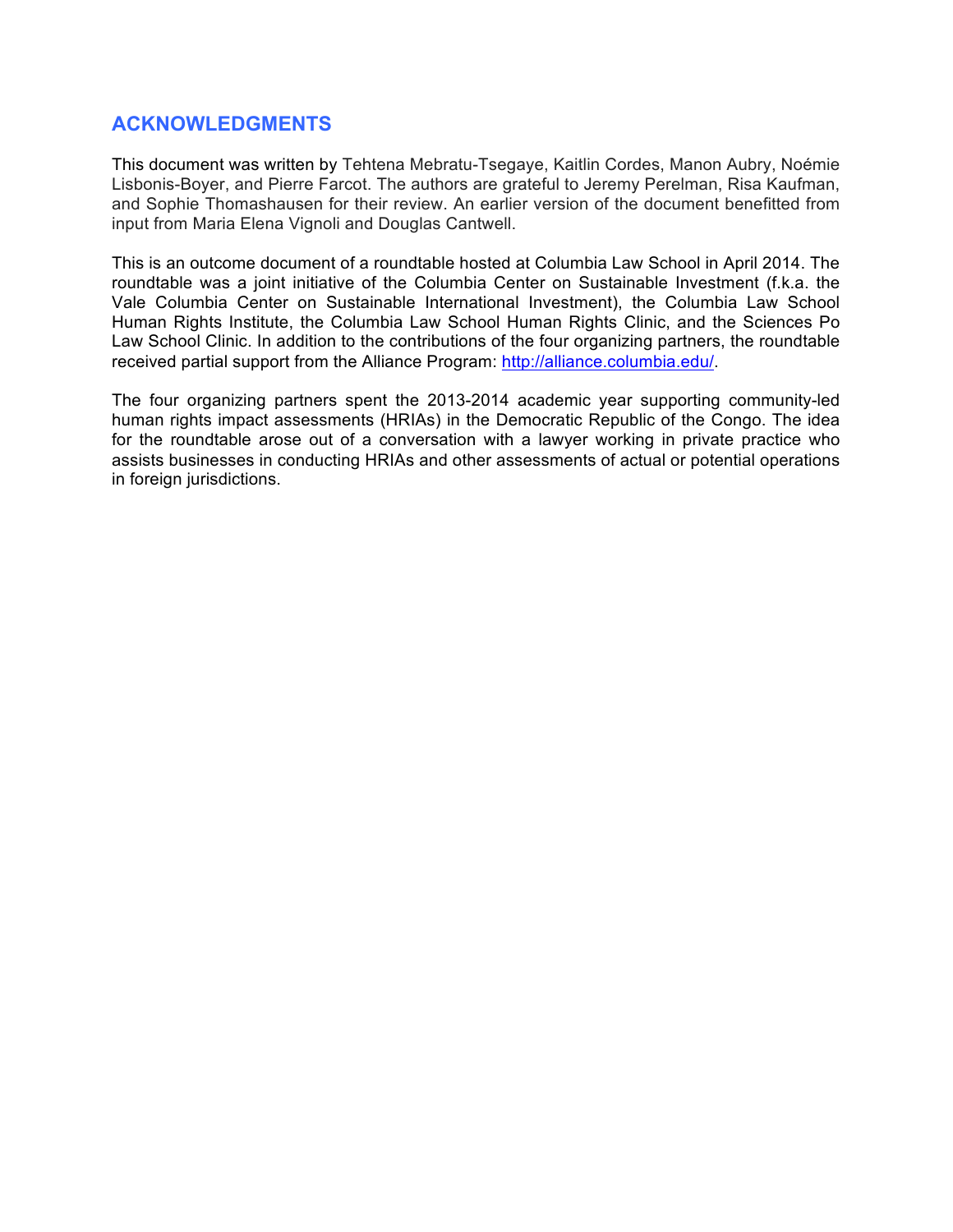## HUMAN RIGHTS IMPACT ASSESSMENTS OF LARGE-SCALE FOREIGN INVESTMENTS: A Collaborative Reflection

On April 16, 2014, Columbia Law School and the Institut d'études politiques de Paris (Sciences  $Po)^1$  hosted a one-day roundtable at Columbia University focused on the opportunities and challenges presented by human rights impact assessments (HRIAs) of large-scale foreign investments.

HRIAs are most commonly used by companies and civil society organizations to systematically investigate and measure the potential or actual impacts of a project on the human rights of people affected, or potentially affected, by a company's operations.<sup>2</sup> The development of HRIAs has not been linear. A rapid proliferation in their usage has resulted in a range of understandings regarding their purpose, as well as a variety of methodologies to carry them out. In addition to companies and civil society organizations, other stakeholders may also have an interest in undertaking HRIAs, including international financial institutions or host governments of a foreign investment project.<sup>3</sup> In this context, the roundtable provided an opportunity for collaborative reflection on the development of HRIAs, as well as on ways to enhance HRIAs as a framework and tool for both human rights advocacy and human rights risk management in respect of foreign investments.

The roundtable brought together 27 experts, practitioners, academics, and law students, representing diverse perspectives and experiences. The participants included experts in conducting HRIAs for both communities and the private sector; a representative from an international financial institution and one from a private financial institution; academics working in the field of business and human rights, particularly on projects related to extractives industries investment; and law clinic students who have examined or supported HRIAs of large foreign investment projects. The participants' experiences had wide geographical reach, with on-theground involvement in HRIAs of large-scale investment projects spanning from Canada to the Democratic Republic of the Congo.

By sharing the outcomes of the roundtable, this document aims to support HRIA practitioners, company officials, civil society representatives, and other stakeholders focused on human rights and foreign investment in further reflection on the objectives and methods of HRIAs. The roundtable examined the various practices comprising HRIAs, and the discussion underscored that many of the challenges associated with carrying out an HRIA are common to multiple stakeholders, albeit borne out in different ways. This outcome document first describes some of the primary ways in which HRIAs are undertaken; it then outlines the salient issues and key

 $1$  The roundtable was a joint initiative of the Columbia Center on Sustainable Investment (f.k.a. the Vale Columbia Center on Sustainable International Investment), the Columbia Law School Human Rights Institute, the Columbia

Law School Human Rights Clinic, and the Sciences Political And Marike Radstaaake "Human Rights Impact Assessment in Practice: The Case of the Health Rights of Women Assessment Instrument," *Journal of Human Rights Practice*, 1:3 (2009), 436-458.<br><sup>3</sup> Government use of HRIAs may be desirable, but the roundtable discussion did not focus on governmental

involvement in the HRIA process, presumably in part due to the participants' backgrounds. Government responsibility and involvement in the HRIA process may be an interesting point for further discussion.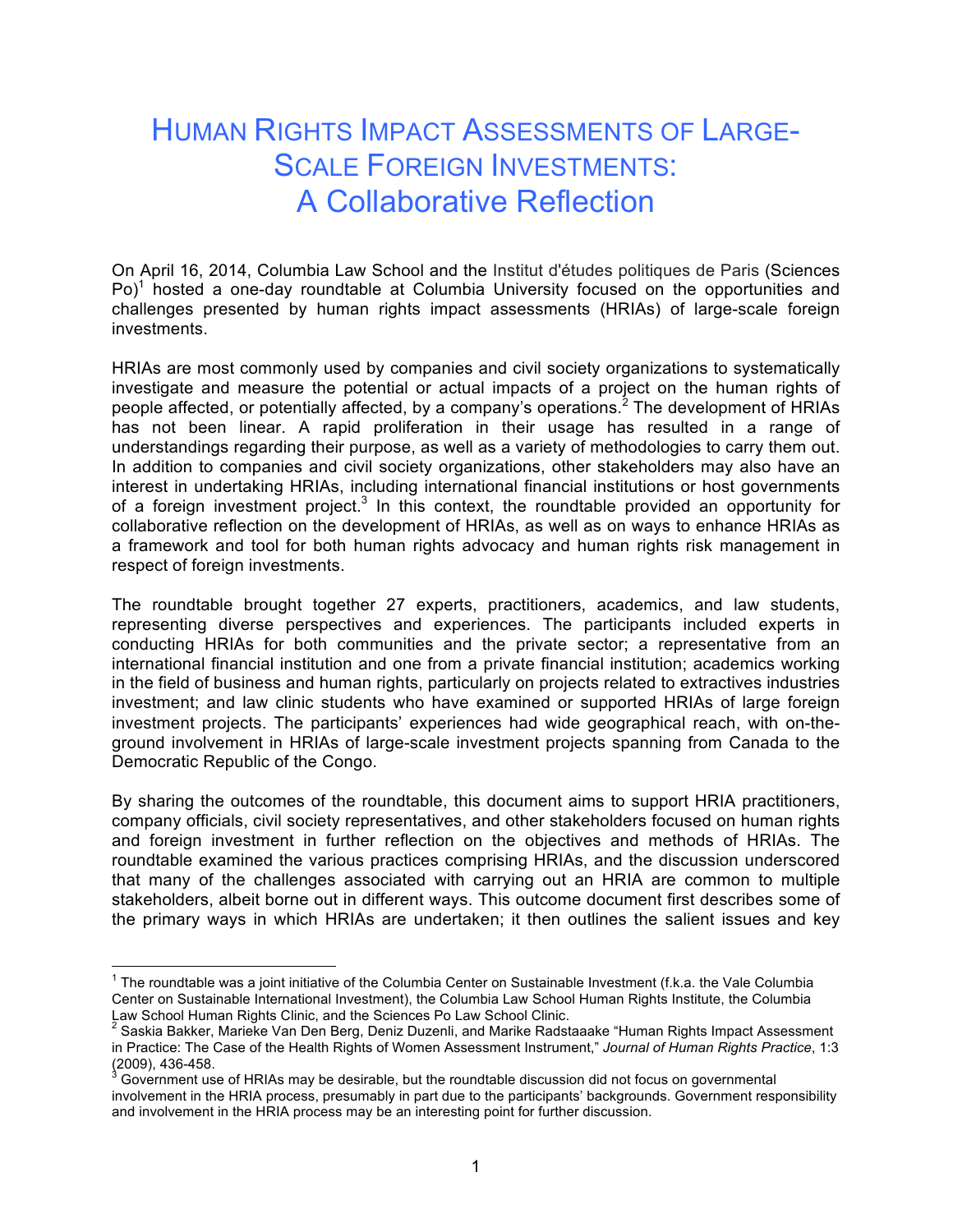challenges that practitioners have identified. Examples taken from both public materials and the roundtable discussion illustrate the challenges discussed.

#### **1. TAKING STOCK OF CURRENT HRIA PRACTICES**

#### **a. HRIAs: An emerging field with blurred boundaries**

Human rights impact assessments of investment projects arose from efforts to understand the potential or actual impacts of business operations on universal human rights. HRIAs are increasingly recognized by both civil society and the private sector as a useful tool to assess the human rights impacts of large-scale projects.

HRIA methodologies and tools have been developed by a number of different stakeholders, including companies and civil society organizations (CSOs), to assess how operations affect human rights, as opposed to the issues typically covered by environmental and social impact assessments (ESIAs). One of the most prominent examples is the tool developed by Rights & Democracy, which provides step-by-step guidance for communities and CSOs on conducting assessments.4 HRIAs have further evolved in response to the UN Guiding Principles on Business and Human Rights, which enumerate specific business responsibilities regarding human rights and thus facilitate more concrete measurements of a business's impacts on local communities' fundamental rights. Although the Guiding Principles do not explicitly require HRIAs, they assert that businesses should carry out human rights due diligence.<sup>5</sup> Since the endorsement of the Guiding Principles by the U.N. Human Rights Council, companies have demonstrated an increasing interest in HRIAs, and tools have been developed to assist them in conducting such assessments.<sup>6</sup>

HRIAs are commonly used as a preventative tool or as an advocacy/redress tool. An HRIA that serves as a preventative tool helps assess the potential impacts of a business's operations before a project deal is concluded or implemented. This type of *ex ante* ("before the event") HRIA can function as a human rights due diligence or risk management tool for companies. While an *ex ante* HRIA can also be used by communities to understand and, if necessary, prevent negative impacts from arising, undertaking an *ex ante* HRIA is frequently difficult for communities, given asymmetries in information and leverage, as discussed below.

An HRIA used as an advocacy tool often takes the form of a community-led HRIA that may be supported by international or local CSOs. In this situation, community members or civil society representatives gather evidence of the actual impacts of an existing project through an *ex post*  ("after the fact") HRIA, which in turn informs advocacy efforts and human rights campaigning. As noted by one roundtable participant, evidence from rigorous community-led *ex post* HRIAs can be used to address the power imbalance between the stakeholders, enabling communities to demand concrete remedies for harms caused. In addition, the same participant noted that evidence gathered through HRIAs sometimes feeds into litigation efforts. However, in the view of another participant, HRIAs carried out for litigation purposes should be resisted, because they risk entrenching conflict between stakeholders and stunting the potential for future successful

 $\frac{5}{6}$  Guiding Principles on Business and Human Rights, Principles 17-21, available at

<sup>&</sup>lt;sup>4</sup> Rights & Democracy, "Getting it Right: Human Rights Impact Assessment Guide," available at http://hria.equalit.ie/en/index.html.

http://www.ohchr.org/documents/publications/GuidingprinciplesBusinesshr\_en.pdf.

<sup>6</sup> See, for instance, this quide developed by BSR: Business Social Responsibility, "Conducting an Effective Human Rights Impact Assessment: Guidelines, Steps, and Examples" (March 2013), available at http://www.bsr.org/reports/BSR\_Human\_Rights\_Impact\_Assessments.pdf.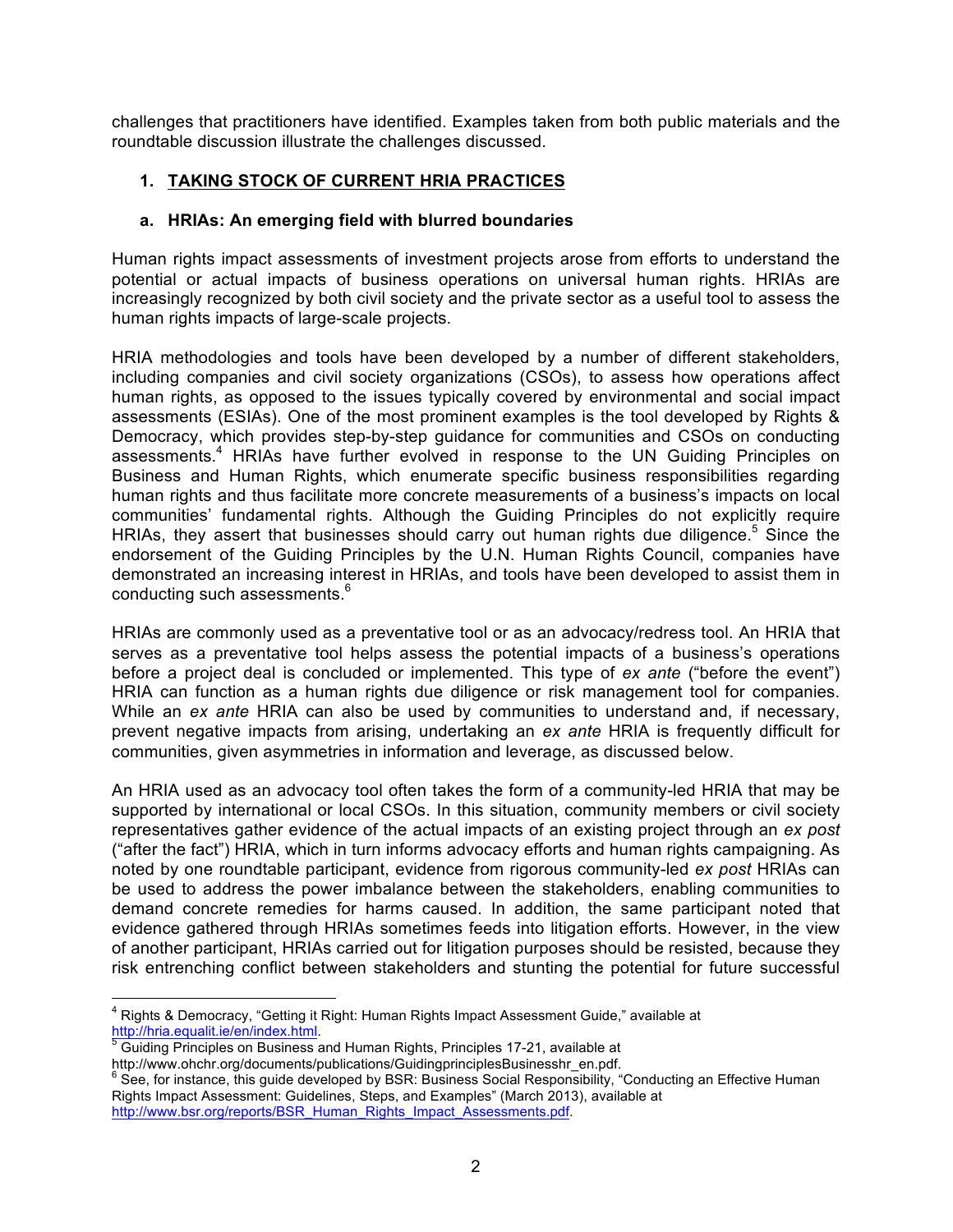HRIAs. Aside from the use of *ex post* HRIAs as an advocacy tool, they also can support proper redress of harms, particularly when undertaken by companies to assess the actual or ongoing impact of their operations. In this way, an *ex post* HRIA initiated by a community or a company could lead to a similar result – a change in business operations to address any negative impacts discovered by the assessment.

Participants stated that HRIAs undertaken by communities or by companies can support negotiations between companies and communities, either by supporting more fact-based negotiations that help communities engage in discussions with companies on a more equal footing, or by opening up space for more informed negotiations once risks have been identified. Yet in the face of this progress, an existential question persisted throughout the discussion: what should be the goal of an HRIA? For example, when undertaken by civil society, HRIAs often fall under the umbrella of an advocacy tool, and can be likened to a report designed to name and shame. In pursuing this advocacy goal, the distinction between an HRIA and other advocacy tools is blurred, which may reduce their practical efficacy. In contrast, when undertaken by a company, HRIAs may be perceived as simply one more tool to mitigate reputational risk, thus blurring the lines between this and other due diligence processes.

Such distinct objectives raise the question of whether HRIAs can effectively serve different goals, or whether they need to share certain common objectives. In the view of one participant, the goal of an HRIA should be to open channels of communication between stakeholders. This includes considering the resources and processes in place to ensure the relationship between the company and community remain collaborative rather than adversarial. Seeking to build communication between companies and communities could conceivably be an underlying goal of both company- and community-led HRIAs. Because HRIAs have evolved to serve many purposes in different forms, the roundtable discussion provided an opportunity for participants to distill the successful aspects of HRIAs and acknowledge their limitations, including in the context of which stakeholders have initiated the assessment.

To date, the actors who have most actively engaged with HRIAs are the companies whose potential or actual foreign investment projects are being assessed, as well as civil society representatives working in conjunction with members of affected communities. Each actor's objective in carrying out an HRIA differs according to its interests and audiences; this may produce correlative biases in the methodology adopted and the parameters drawn to limit the assessment. Various opportunities and challenges are thus associated with HRIAs conducted or commissioned by companies, civil society, governments, or international financial institutions.

#### **b. Company-led HRIAs: A business case to assess risks**

A company may carry out an HRIA to assess the potential or actual impact of its planned or ongoing operations. There may be a good business case for such an assessment. An *ex ante* HRIA can help assess potential risks before an investment is made, and the process of conducting one may help incorporate local communities' concerns into project planning, or even encourage buy-in of the local population for the particular project. This can help ensure a secure and well-functioning project, while guarding against reputational risks. An *ex post* HRIA enables a company to better understand its actual impacts, respond to specific allegations of rights violations, or identify changes that should be implemented to mitigate or redress harms. Corporate-led HRIAs can also be valuable more generally, by stressing the central role of the company in assessing human rights risks and the importance of corporate efforts to promote socially responsible practices that incorporate human rights standards.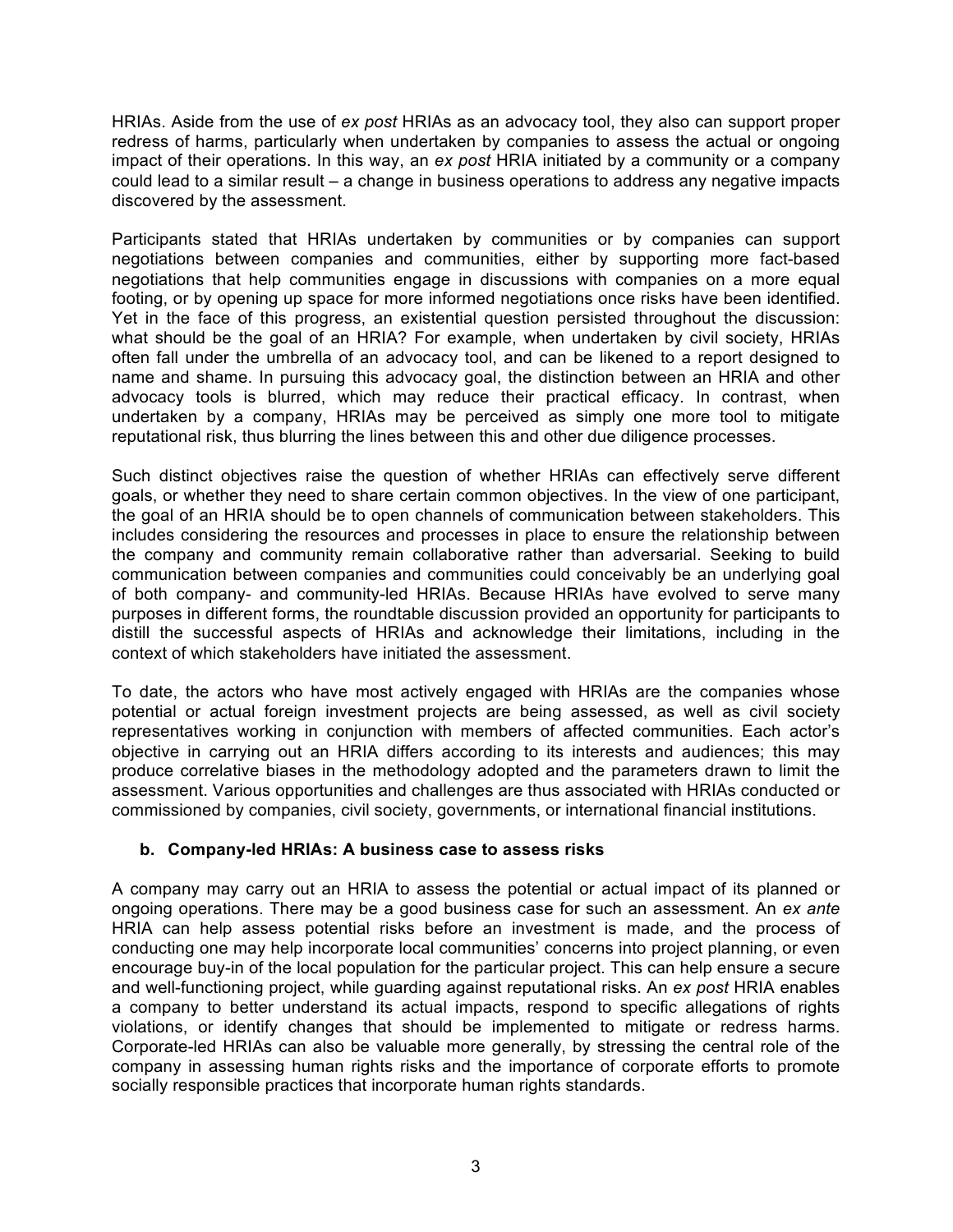Companies interested in HRIAs may lead such an assessment internally, or may seek external support in undertaking the process. For example, a company may decide to partner with another organization that brings additional expertise in conducting HRIAs. One participant from a human rights organization explained its partnership with a large company to assess the impacts that some of its global operations have on the human rights of workers or local communities. The methodology was developed by the human rights organization, which then worked with the company to identify which country operations might be the most high-risk. After collaborative assessments in multiple countries, led by the rights organization in partnership with an internal human rights specialist from the company, the company published aggregated findings from the HRIAs and the steps it had taken to address them.

Apart from partnering with another organization to undertake collaborative or joint HRIAs, some companies may simply seek outside experts who can lead an HRIA to provide human rights due diligence before or after an investment is made. Certain organizations or consulting firms specialize in helping companies interested in HRIAs or in advancing a sustainability or rights agenda more broadly. This may include working directly with companies to conduct HRIAs. One participant explained the process undertaken by the participant's organization, which starts with a corporate-wide mapping to investigate how a company affects human rights. The results can then be used to help a company focus on the most salient issues by understanding where its operations may have the most negative or positive impacts.

#### **c. Civil society- and community-led HRIAs: Putting rights-holders at the center of business projects**

Civil society actors have also undertaken an increasing number of HRIAs. A civil society organization (CSO) may carry out an HRIA with the goals of identifying the rights that have been or might be positively or negatively affected by a company's operations. *Ex ante* CSO-led HRIAs offer more opportunities to prevent abuses before they occur, yet CSOs often conduct assessments after an investment project has begun, at which stage information may be more accessible and problems more apparent.

CSOs undertaking HRIAs may be international or local organizations. Although in theory they do not have to involve community members any more than HRIAs initiated by companies, typically a CSO's objective is to directly involve communities in the assessment process, frequently by using the community-led HRIA methodology developed by Rights & Democracy.<sup>7</sup> This means that civil society work on HRIAs often takes the form of supporting community-led HRIAs. This external capacity-building support can help ensure that the HRIA tool is sustainable, that operations can be monitored periodically throughout a project's life cycle, and that communities can take ownership of HRIA processes.

The support that international CSOs offer to local CSOs or community members to conduct HRIAs can take a variety of forms. For example, an international CSO might support a local CSO by providing training, supplying technical assistance in analyzing the human rights framework, or acting as facilitator to draw on networks and set up meetings with strategic partners. Other capacity-building support could include guidance on engaging with the company being assessed or on developing a working relationship with the company, as this relationship can be crucial to ensuring that advocacy efforts following the release of the HRIA findings are fruitful.

 $<sup>7</sup>$  Rights & Democracy, op. cit., available at: http://hria.equalit.ie/en/index.html.</sup>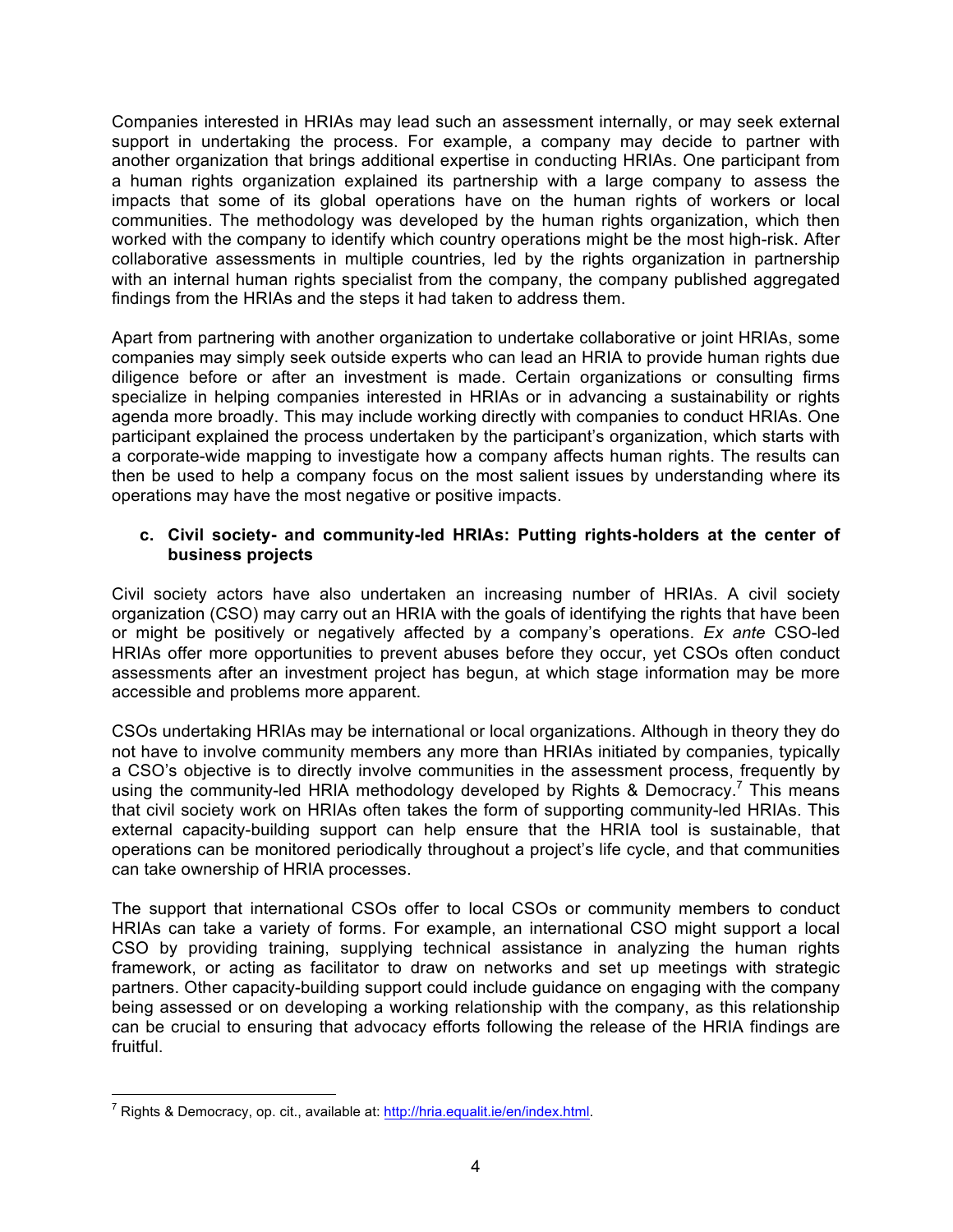One participant from an international CSO described sustained capacity-building efforts to support local CSOs and community members in undertaking HRIAs in the Democratic Republic of the Congo. The CSO provides support to community organizations and leaders in designing and carrying out HRIAs of mining and infrastructure projects. This capacity-building program focuses on the provision of training, on-site assistance, and technical support. Yet another roundtable participant involved in these efforts noted that, despite intensive and lengthy capacity-building efforts, challenges remain. For example, the management capacities of local partners have sometimes affected execution of the HRIA process, leading to delays or miscommunications. In addition, some local community members have been reluctant to engage in the HRIA process based on fears of repercussions that would exacerbate the negative impacts of the operations. Moreover, some sites have proved too remote or expensive to access, thus influencing the choice of project to assess.

As noted by one participant, the technical support referenced above is one mechanism to build the capacity of local CSOs that sometimes can be provided remotely. For example, supporting local CSOs in researching and assessing legal frameworks can help ground the HRIA in relevant international human rights norms and domestic law. This approach highlights the government's legally binding obligations, as well as the relevant responsibilities of private actors. The same participant explained that this type of technical assistance is one way that non-local law school clinics have provided support to communities and local CSOs conducting HRIAs.

To the extent that community-based CSOs lead the assessment with the support of other stakeholders, the HRIA process can also provide useful capacity-building support by assisting community members in mobilizing and demanding respect for their rights. The assessment process may also offer new opportunities for different stakeholders to engage in dialogue to seek immediate solutions. In addition, organizations may use an HRIA to advocate for longerterm objectives, such as establishing the implementation of a monitoring mechanism to guard against potential future abuses. These outcomes can facilitate community efforts to participate more effectively in the decision-making processes that may affect them.

Community capacity-building begins with educating communities about their rights and translating the language of human rights into the language of needs. One participant shared an anecdote relating to an HRIA conducted on a mining project in the Philippines, where a communication gap arose in a "know your rights" training session. The session was held with elders in the community; problems with communication emerged because the trainer was talking in the language of rights, whereas the elders wanted to know how their needs could be taken care of. The communication difficulties were solved when a local civil society partner, who had been working in the community for years, stepped in. The local partner translated the legal concepts into tangible benefits for the community so that the community members could appreciate what the rights entitlement meant in relatable terms.

Dynamic uses of media tailored to the specific community can sometimes serve as an effective capacity-building method. An example given by one participant involved the use of a radio show in order to educate a local community on the rights of mining workers. The presentations were followed by a call-in session, which allowed the community to voice their concerns and ask questions. The value of the program included its role in community capacity-building as well as information gathering. This dual approach brought to light the day-to-day concerns of affected people, and the HRIA process helped translate those concerns into the correlative responsibilities of relevant stakeholders.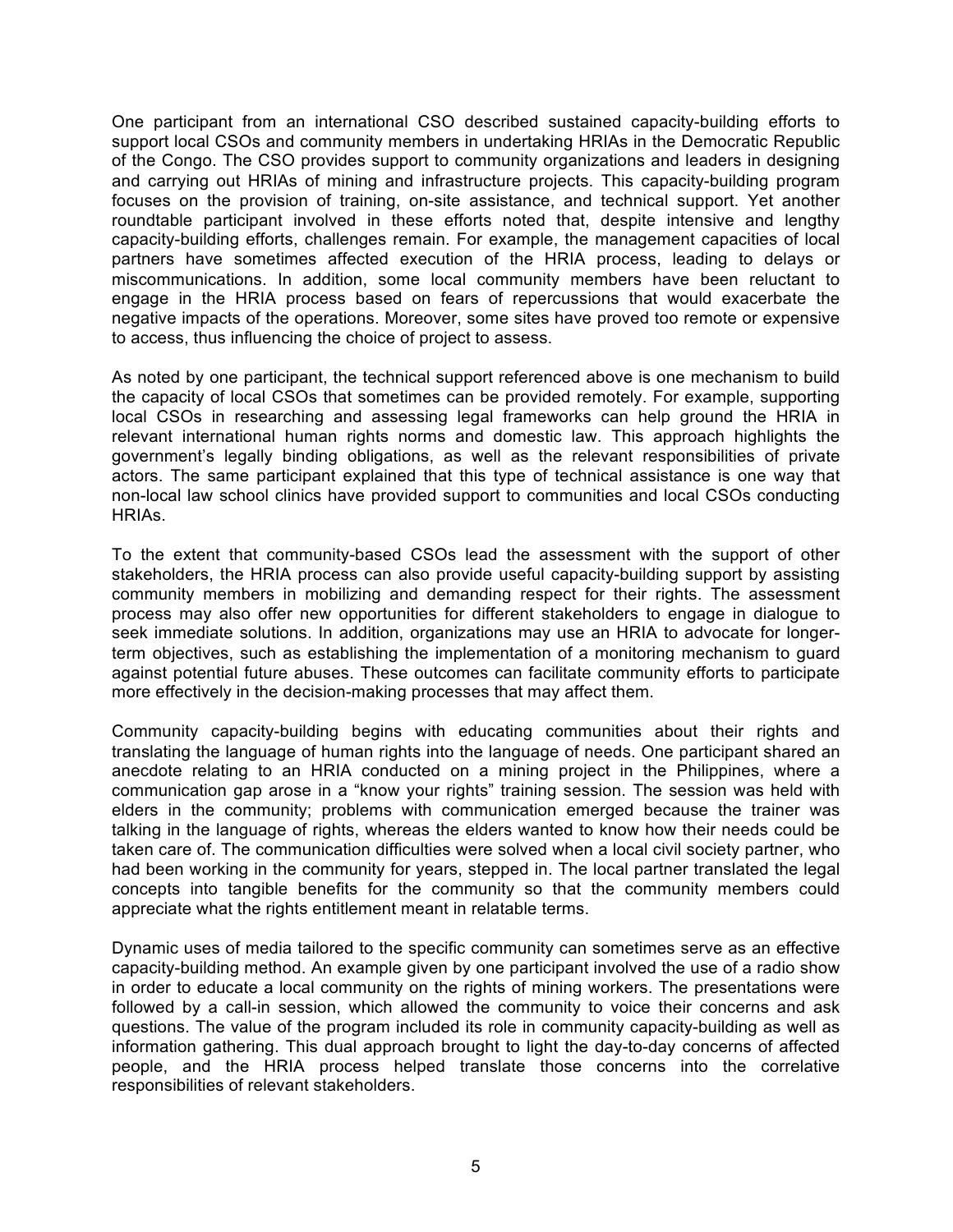Not only is direct community capacity-building regarding HRIAs crucial, but building the general capacity of local CSOs may also be critical to the success of any HRIA led by local CSOs. A participant identified the need to assess the organizational and technical capacity of local partners in order to safeguard against any consequential impacts on the quality of the HRIA. In the experience of another participant, the capacity-building element of local CSO-led HRIAs can highlight tensions between the need for flexibility in the HRIA process and the need for methodological rigor. Because community empowerment is a key aim of community-led HRIAs, HRIA methodology needs to be flexible enough to meet the needs of the particular community and particular project. This can conflict with the need for methodological rigor, as a lack of standardized methodology can increase the scope for low-quality HRIAs.

#### **d. Sector-wide impact assessments: A new approach**

In addition to assessing individual projects or an individual company's operations, HRIAs are also carried out across industry sectors in specific countries. Sector-wide impact assessments (SWIAs) can be particularly useful for engaging a wide range of stakeholders, including government and civil society. In the experience of one participant, a successful sector-wide HRIA of the oil and gas sector has been undertaken in Myanmar, with the final report offering recommendations to both civil society and the government; a similar SWIA is being conducted of the tourism industry in Myanmar. Sector-wide HRIAs based on consultations throughout a country can help governments and companies understand the relevant human rights standards and risks, potentially increasing the likelihood that rights-respecting standards will be built into a company's operations. As another participant noted, company-initiated HRIAs may combine aspects of sector-wide assessments and project-level or product-level assessments, thus allowing companies to understand country-level risks and sectoral-risks, as well as those specific to the company in question.

#### **e. Human rights due diligence by financial institutions**

Financial institutions have a particular role to play in safeguarding the human rights of those affected by the projects that they fund. As the funder of a project, a bank has some level of influence over whether a project goes ahead, the way in which it is conducted, and the information disclosed. A number of participants asserted that the financial industry has responsibilities to ensure funds are not used to perpetuate human rights abuses. Guidance applicable to financial institutions includes the "Equator Principles,"<sup>8</sup> which, in the view of one participant, do not go far enough in ensuring robust and independent HRIAs or in preventing human rights abuses by the underlying project. The participant provided the example of an Australian bank that, despite being a member of the Equator Principles, did a "tick box" HRIA of a sugar project in Cambodia that caused massive displacement of local communities. The participant argued that the methodologically weak HRIA illustrated how institutions can pervert the purpose of the Equator Principles by carrying out deficient HRIAs.

A participant from a financial institution acknowledged that the foundation of a project has to be transparency. There is a tension, however, with increasing disclosure requirements and increasing competition from national financial institutions that are lending to projects but not guided by the Equator Principles. This may reduce the incentives for financial institutions to

 $8$  The Equator Principles, which has been officially adopted by 80 institutions in 34 countries, is a risk management framework "for determining, assessing and managing environmental and social risk in projects and is primarily intended to provide a minimum standard for due diligence to support responsible risk decision-making." More information available at: http://www.equator-principles.com/.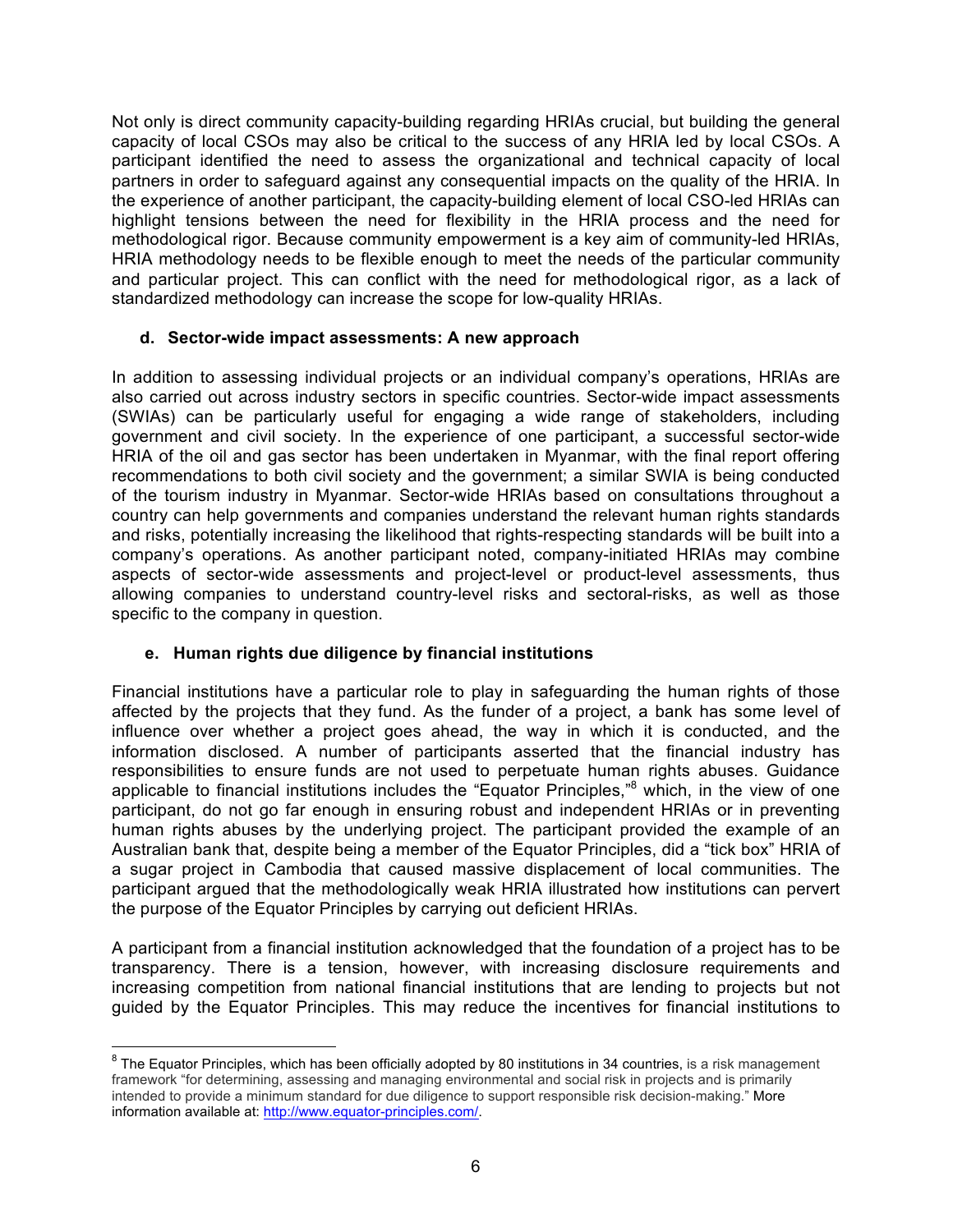increase the disclosure requirements of borrowers. Another participant, representing an independent mechanism affiliated with an international financial institution, agreed that national financial institutions without robust standards can push down the overall standards used by financial institutions, and asserted the importance of pushing those standards back up and leveling the playing field for financial institutions. The participant also explained that human rights due diligence by financial institutions is most effective during the project design phase, so that the assessment of potential harm can influence the project design.

#### **2. SALIENT ISSUES AND KEY CHALLENGES OF HRIAS**

Despite the growing use of human rights impact assessments by a range of stakeholders and the increasing sophistication of some stakeholders' methodologies, a number of challenges and questions remain. These challenges are often relevant regardless of which stakeholder initiated the assessment, though the parameters of the challenge may change accordingly. Moreover, although stakeholders may agree on best practices in theory, complications on the ground mean that imperfect solutions may be used in practice. Roundtable participants identified multiple pressing questions and challenges, including the timing of the HRIA, complications with community engagement, independence and credibility, and factors that shape whether HRIAs are ultimately effective.

#### **a. Is there an optimal moment to carry out HRIAs?**

i. The benefits of *ex-ante* HRIAs

A substantial part of the roundtable discussion centered on the reasons for and the consequences of the timing of an HRIA in a project's life cycle, including the effect the timing has on the acceptance and impact of the HRIA recommendations. Roundtable participants agreed that, in theory, it is always better to have an *ex ante* HRIA. This is because *ex ante* assessments can facilitate efforts to prevent potential abuses before they arise, which is always preferable to redressing rights abuses after they have occurred.

An *ex post* HRIA may also be less effective to the extent that its recommendations relate to operational aspects of the project that should have been incorporated at the design phase. Moreover, participants concurred that *ex post* HRIAs often involve the most contentious issues, as the HRIA is more likely to be carried out in the context of past and ongoing abuses. During *ex post* HRIAs, the relationships between stakeholders are likely to have come under strain, which can result in a fraught HRIA process and a breakdown in communication between various stakeholders.

One of the participants offered an example of an HRIA that demonstrates the potential benefits of an *ex ante* assessment. A mining project in northern Canada was assessed for its potential to negatively affect the rights of the indigenous Inuit community. Because a regulatory process existed that required *ex ante* environmental and social impact assessments (ESIA), the community's HRIA was able to work in tandem with the ESIA to assess the potential impacts of the project prior to its commencement. As a result of the collaborative ESIA/HRIA process, the community was given a seat at the decision-making table before the final mining license was signed. Accordingly, there was an appropriate channel through which recommendations from the HRIA could be communicated before operations began. This example highlights how instrumental an *ex ante* assessment can be in achieving the goals of an HRIA to prevent abuses. And although an HRIA per se was not required as part of the licensing process for this particular project, the case shows the potential for communities to use existing regulatory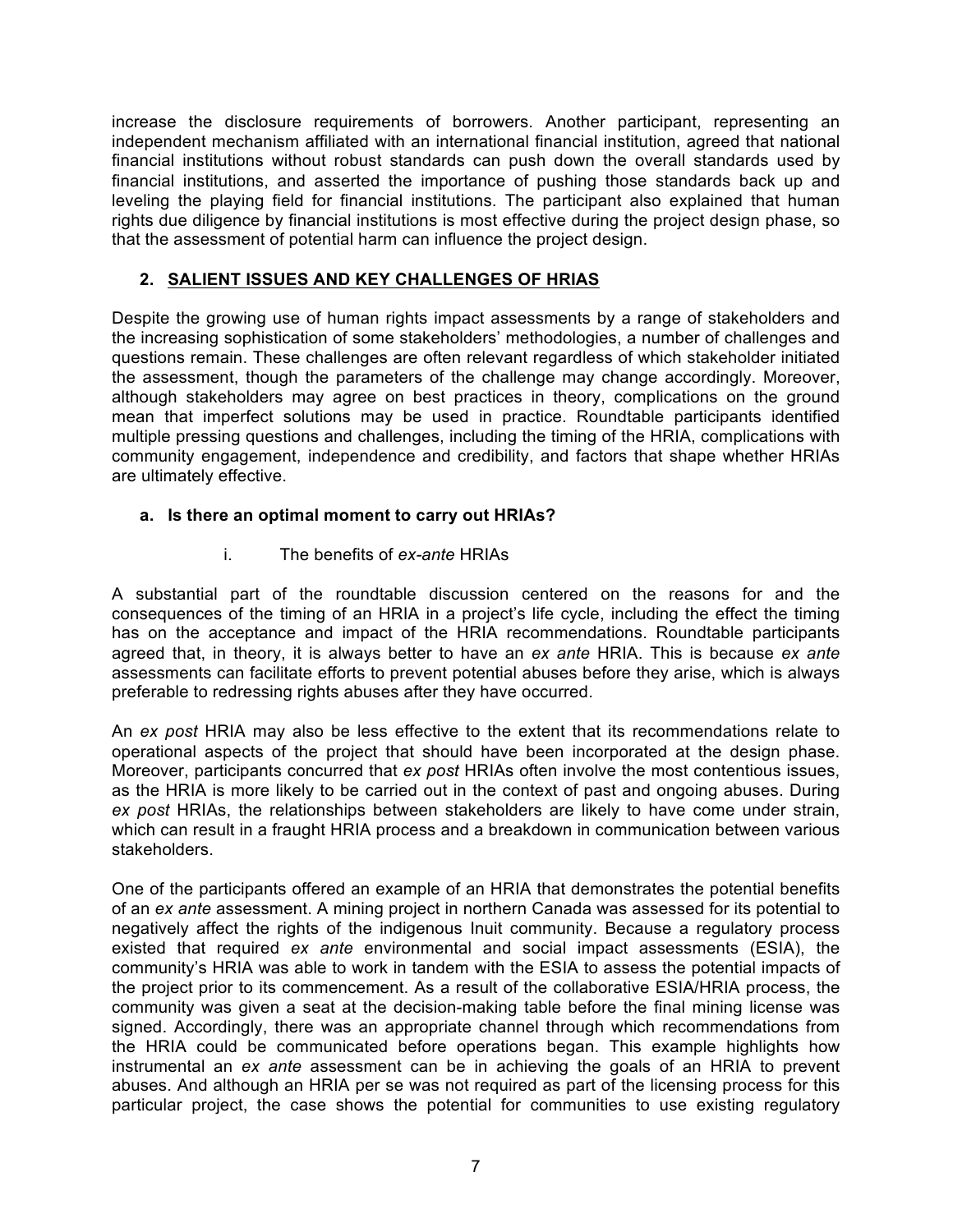processes to incorporate assessments of human rights, as well as the potential for HRIAs to be built explicitly into the regulatory approval process.

One participant who advises companies noted that an *ex ante* HRIA can enable companies and other stakeholders to more fully understand the attendant risks of a proposed project, and to negotiate accordingly before a project begins. In extreme cases, a company might even decide that the human rights risks, and the corresponding reputational risks for the company, are too high to proceed as planned; this is more likely when there is an alternative investment option that is also attractive to the company.

In the view of another participant who has experience advising private actors, companies are much more receptive to *ex ante* HRIAs if they have had trouble with previous projects because of their human rights record. Targeting such companies to harness their increased propensity to perform *ex ante* HRIAs may be useful in order to cultivate sector-wide champions of *ex ante* HRIAs. This, however, may only be useful if companies are willing to stop or modify a project on the basis of their findings, and may also be in tension with the desire to empower communities to take ownership of the HRIA process. A strategy that encourages more company-led HRIAs may also fail to take into account the frequent criticisms leveled against companies regarding their independence and credibility. These issues are discussed further below.

#### ii. Corresponding challenges: *ex ante* HRIAs and information asymmetry

A key challenge to *ex ante* HRIAs, however, is that they are almost impossible for communities to conduct without the cooperation of companies and governments. Two participants that work with communities concurred on this point, noting that greenfield projects are hard to identify from publicly available information. As a result, by the time the community and civil society learn of a project, contracts may already have been signed and the operational processes begun, rendering it too late to use an HRIA to influence the course and operations of a project. Additionally, even when communities are aware of a planned investment project, companies rarely disclose their business plans, which may be necessary to assess the project. In practice, companies are the main drivers of *ex ante* assessments, as they hold the relevant project information needed to thoroughly assess potential impacts.

This lack of information, regarding either the existence of a project or its key details, effectively precludes community-led *ex ante* HRIAs. One participant referenced an attempted *ex ante*  HRIA by a community in Ecuador to assess the potential impacts of a mine that had not yet begun operations. The HRIA was ultimately unsuccessful, because details of the project were sparse and communities were unable to predict the potential impacts of the project. Another participant experienced a similar challenge in the context of a large HRIA of sugar plantations in multiple villages in Cambodia. Because some villages had already been affected, while others had not, community members in villages that were not yet affected could only estimate the potential impacts of the impending project based on rumors and the experiences of nearby villages. Without greater disclosure by the company or the government, the communities were unable to provide relevant evaluations grounded in facts.

The obstacles communities confront in undertaking *ex ante* HRIAs are complex, and might not be fully resolved by simply ensuring greater or more systematic information sharing by companies. During the *ex ante* stage, there may still be many unknowns, even to the company. For example, the specific site for a mine might still be undetermined. In addition, as one participant pointed out, communities may struggle to raise funding for a community-led HRIA before a project starts, because of the current absence of harm and the speculative nature of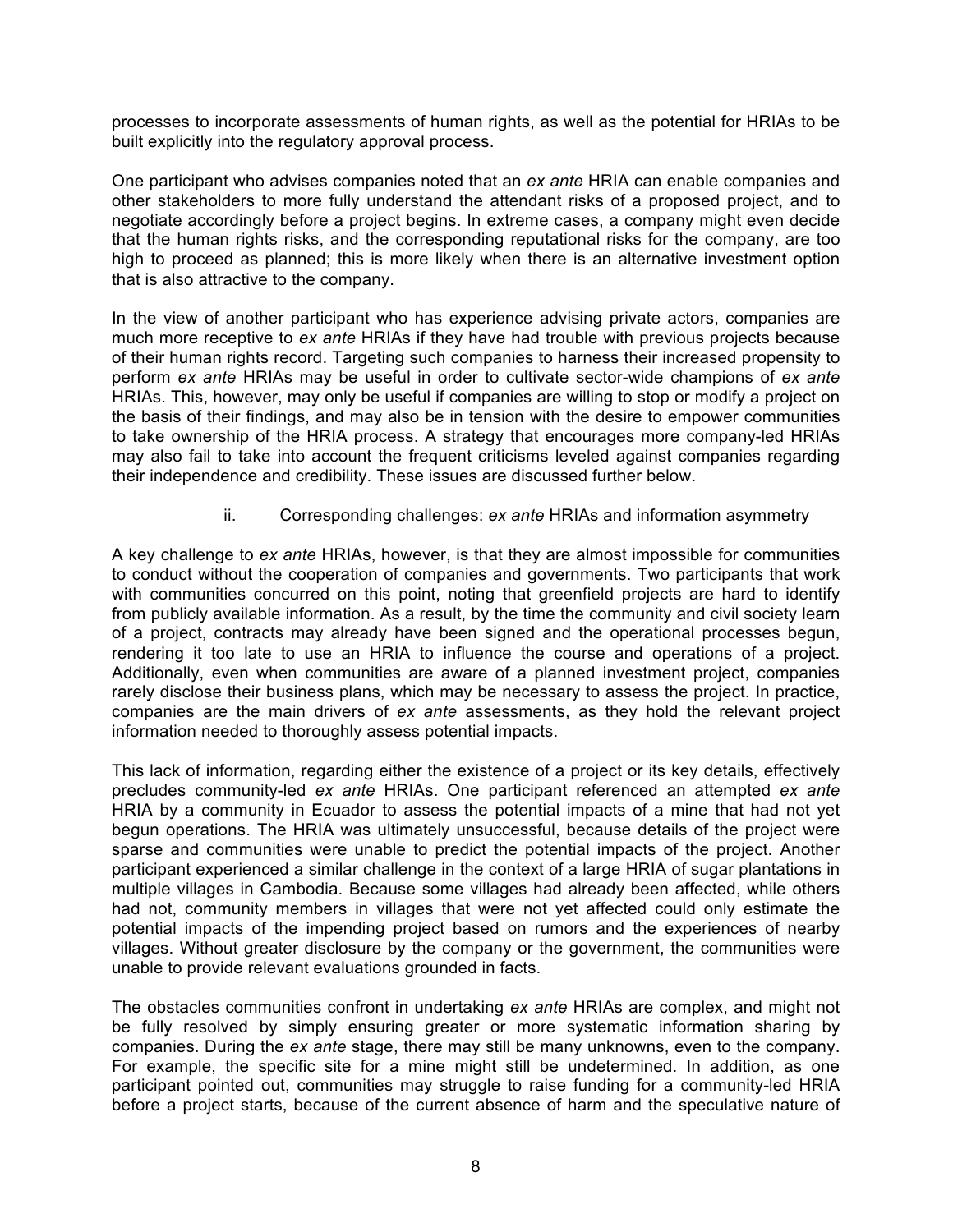the project. Another participant suggested that governments are better positioned than communities to conduct *ex ante* assessments, as they often have more access to information regarding a planned project.

#### **b. The challenge of community engagement**

Participants asserted that, regardless of the actor undertaking the assessment, some form of community engagement is necessary to understand the potential or actual impacts of a project on a community. Yet determining the most effective means of engaging communities can be difficult. Engagement strategies may depend in part on which actor has initiated the HRIA. For example, community-led HRIAs can facilitate both the substance and the process of community engagement. They can focus on reflecting community concerns, provide an opportunity for more in-depth community engagement, and equip local community members to address potentially long-term business operations in their communities.

Indeed, CSO-led HRIAs may attract greater community support and engagement than those led by companies, which often find community engagement the most difficult stage in the process.<sup>9</sup> In addition, HRIAs conducted by community-based CSOs provide the opportunity for at least some community members to participate directly in assessing the potential or actual human rights impacts. Roundtable participants representing civil society identified community engagement as central to an HRIA. Participants noted that this engagement should start with the decision of whether an HRIA is needed, and extend throughout the HRIA process.

As identified by one participant, community engagement in both company-led and communityled HRIAs often depends on available resources and requires the prioritization of vulnerable groups. The participant noted that there should be multiple opportunities to follow up with affected people in order to hear their stories more than once. Doing so allows the assessor to develop a more accurate picture of the potential or actual harm caused by a project, and provides more opportunities for community members to feed into a process.

Yet participants acknowledged a number of recurring challenges in respect of community engagement in HRIAs, including in those led by CSOs. Participants concurred that it is often difficult to identify and properly demarcate a cohesive "community." An example was given of a participant's experience in assessing the human rights impacts of tobacco farming on undocumented migrant farmworkers in the United States. Identifying who belonged to this community was challenging, due to the transient nature of the community. To mitigate this challenge, the participant forged a relationship with a farmworkers union, which assisted in identifying the affected "community."

Related to identification of a community is the issue of community cohesiveness. Power centers exist within communities, creating challenges in identifying who has the authority to represent a community. Assessors must be mindful of potential community divisions and conflicts of interest. One participant noted that there is almost never "one community." Another participant queried whether accountability mechanisms could be built into the political organization of the community to ensure that those acting as a conduit for the community's experiences are indeed acting in the interests of the community.

Another recurring challenge is determining what constitutes a sufficient level of community engagement and what participation in the engagement process really means. A participant

 $9^9$  Business Social Responsibility, op. cit., Guideline 6, p. 13.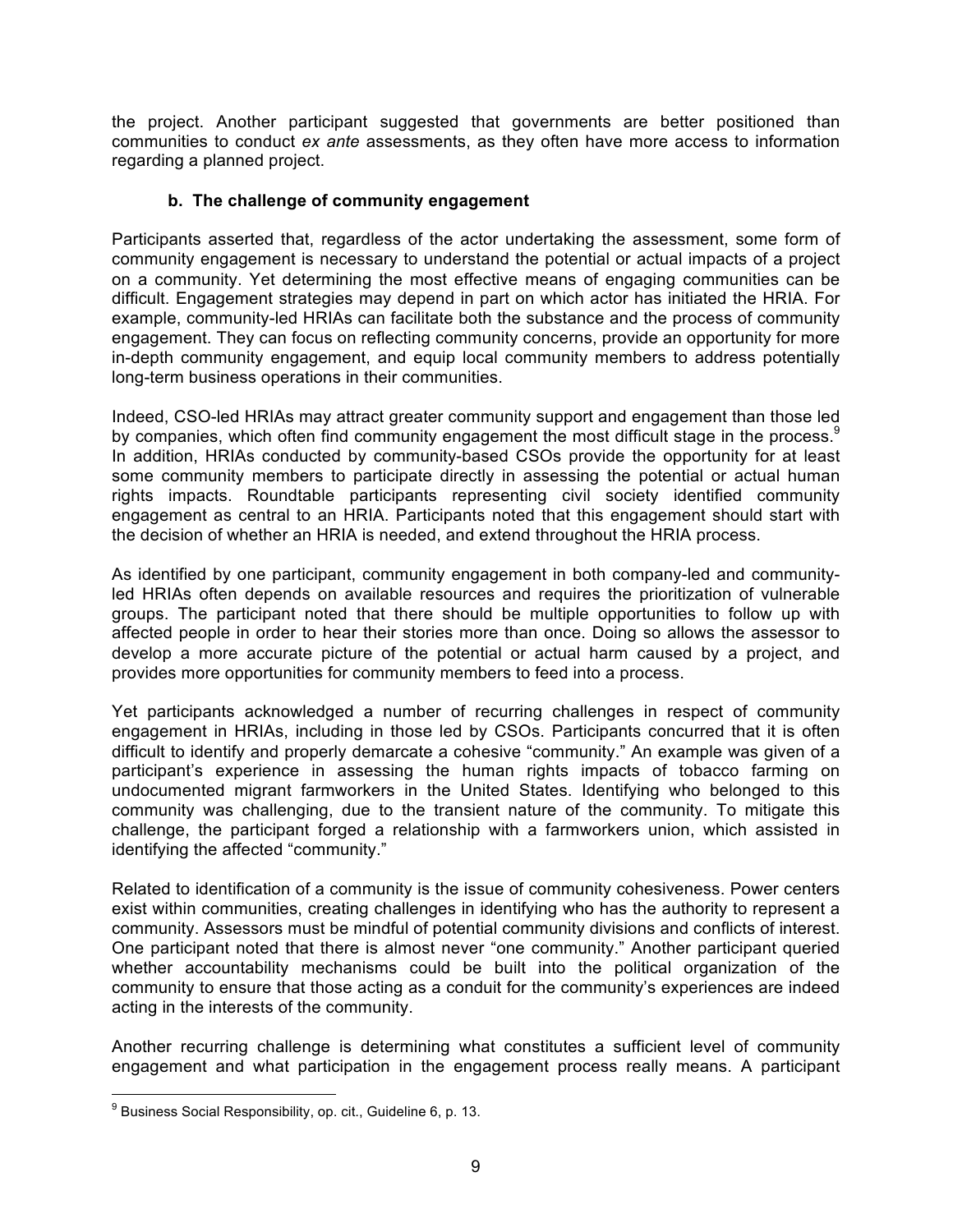posited the idea that the number of people engaged may not be determinative of a quality HRIA; rather, ensuring that a varied group is consulted and empowered to set the priorities of the HRIA constitutes a successful engagement process. The same participant considered the channeling of community views into the ultimate decision-making process of the relevant company another indicator that the goals of engagement have succeeded. Another participant asserted that community engagement requires explaining every step of the process to communities, and providing them with the opportunity to determine their priorities and which of their rights should be examined in an HRIA. It was the view of a further participant that, in the context of international CSO-led HRIAs, community consultations may not suffice and must be expanded to encourage ownership of the HRIA. The participant explained that a community must be vested in the process in order to sustain the effects of an HRIA long after the funds allocated to the HRIA by an international CSO have been exhausted.

Participants also cautioned that some risks attached to community engagement in HRIAs. For example, participants noted that, in some contexts, an HRIA could create or exacerbate existing tensions within a community. In addition, participants agreed that expectation management was a key responsibility owed to the community assessed. In the experience of participants, there were often expectations of tangible aid, which assessors were not able to give or to compel any stakeholder to give. One participant queried what these risks meant in terms of the professional responsibility of HRIA practitioners, and how practitioners could themselves engage responsibly with a community.

#### **c. Independence and credibility**

Another challenge that arises with HRIAs – whether they are corporate-led, CSO-led, or community-led – relates to perceptions of independence and credibility. For example, companyled or company-initiated HRIAs are sometimes viewed with suspicion; in some contexts, they may be criticized as whitewashing. This may occur even when the company worked in partnership with civil society or a human rights organization. For example, one participant that has partnered with companies noted the importance of safeguards to ensure independence, such as developing the HRIA methodology independently, allowing the company to have input but keeping the final say, and not allowing the company to "vet" the final outcome or to eliminate anything from the HRIA. Despite these procedures, though, the corporate-initiated assessment still may be criticized as biased.

Such a perception of company-initiated HRIAs, including those that are undertaken in partnership with civil society, represents a key challenge faced by companies. It was the shared experience of a number of roundtable participants, however, that even with safeguards in place to ensure rigor and independence, legitimacy remains a prominent issue caused primarily by an absence of trust between stakeholders. One participant who has worked on HRIAs for both companies and communities noted that even when the same methodology was used in both community-led HRIAs and company-led HRIAs, the non-commissioning side frequently treated the results with suspicion.

As with corporate-led HRIAs, assessments conducted by civil society organizations are also subject to potential criticism. The CSO's image, as well as its prior involvement with the issue, may affect the credibility of the assessment from the perspective of the company, the government, or other relevant actors. For example, if an organization has a track record of vigorous advocacy against the activities of foreign investors, or has a reputation of supporting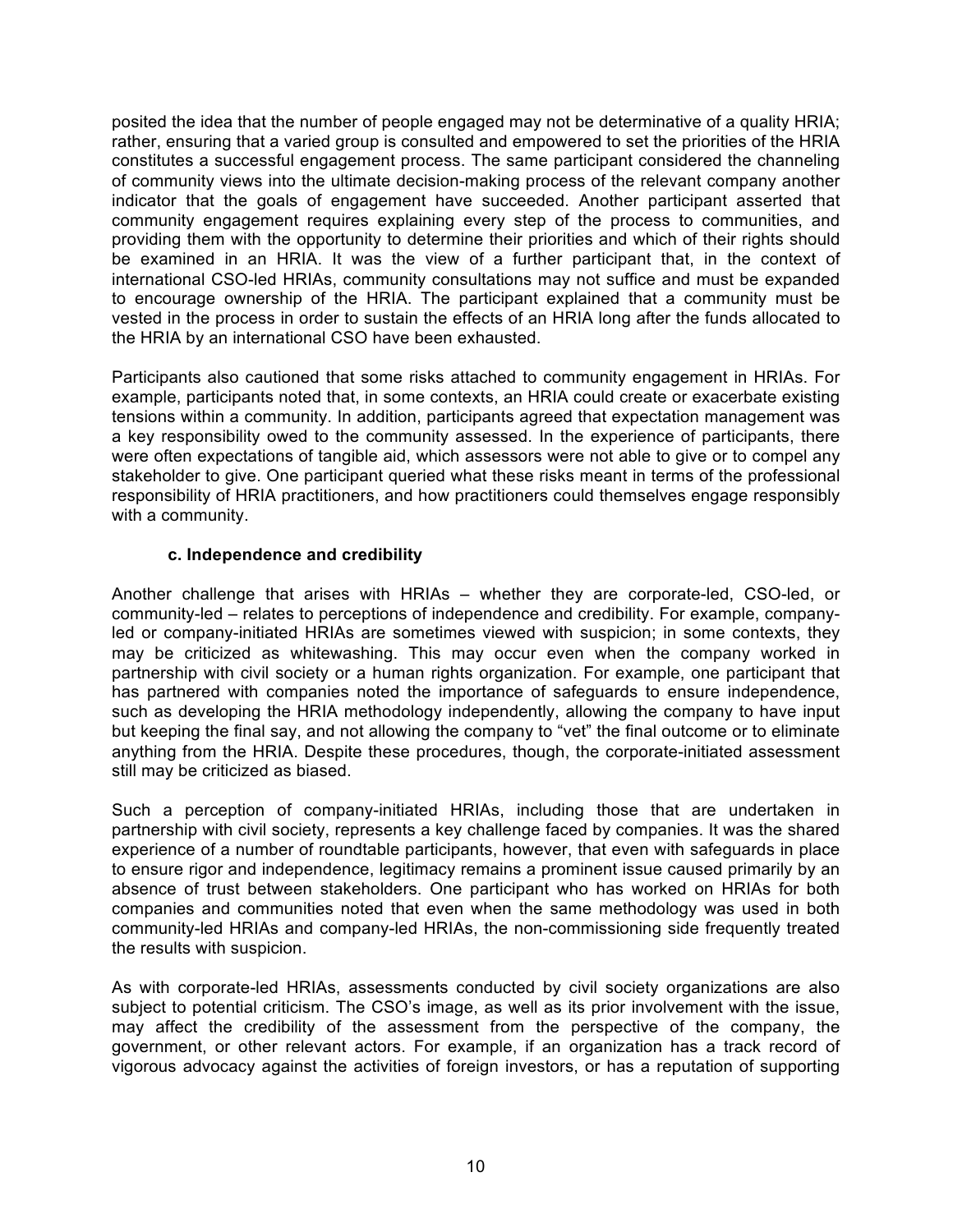those affected by private investment activities, $10$  its history may prejudice its relationship with the company being assessed or its legitimacy with other stakeholders. In addition, regardless of the organization's reputation, a company may be suspicious of an HRIA if the mandate came from a CSO, as one participant noted.

The perception of independence or lack thereof affects how credible an HRIA is deemed. Yet other issues of credibility unrelated to independence also arise, given that the quality and depth of HRIAs can vary significantly. As one participant pointed out, there are a lot of "Mickey Mouse" HRIAs that fail to provide rigorous assessments. As there is no formal code of conduct governing HRIA processes, participants discussed whether an independent accreditation body could help in ensuring quality and rigor in the HRIA process.

#### **d. Impacts and effectiveness**

i. Dissemination and implementation of HRIA findings

To date, transparency and disclosure of HRIA findings differ widely. In theory, the accessibility of findings could affect whether the HRIA helps to shape outcomes. A transparent *ex ante* HRIA process can help investors or governments incorporate community perspectives into investment decisions, while a transparent *ex post* process can facilitate the provision of robust remedies by providing stakeholders with relevant information to advocate for appropriate redress. Transparent HRIAs might also help encourage longer-term measures to prevent human rights abuses, though directly linking specific measures to HRIA outcomes is difficult.

The question of who should have access to an assessment's findings once the initial stage of the HRIA is complete was discussed during the roundtable. This decision may depend in part on the intended objectives, who conducted the HRIA, and whether it was undertaken before an investment is made or after project operations have begun. For example, a company concerned with its reputation may be unwilling to open itself up to public scrutiny by widely disseminating an assessment that has uncovered human rights abuses. However, while reputation management will always remain a business consideration, a first step to repairing the relationship with the affected community in such a situation could be for the company to disclose its findings and acknowledge its responsibilities. In addition, some companies may simply believe that any findings need to remain confidential for business or other purposes. Creative ways around the "false dilemma" of confidentiality were suggested. For example, one participant noted that an HRIA's findings could be provided solely to the affected community, without disseminating it more broadly or including it on the company's website. The same participant called for transparency of the mandates provided to the assessors in addition to transparency of the HRIA findings. Another participant underscored the need for all HRIA reports, including those conducted by companies and those led by civil society, to be translated into the relevant language(s) and circulated to affected communities.

Although transparency can sometimes help facilitate the implementation of HRIA findings, whether the findings influence a company's relevant decisions depends on many more factors. In terms of CSO-led HRIAs, a company's willingness to consider the HRIA findings or to implement its recommendations may hinge on whether the recommendations align with the company's own interests, or the strength of the CSO's advocacy campaign. With respect to a company-led HRIA, the findings may influence the company's decision on whether or how to

<sup>&</sup>lt;sup>10</sup> Oxfam America and Rights & Democracy, "Community-based human rights impact assessments: Practical lessons" (2010), p. 7.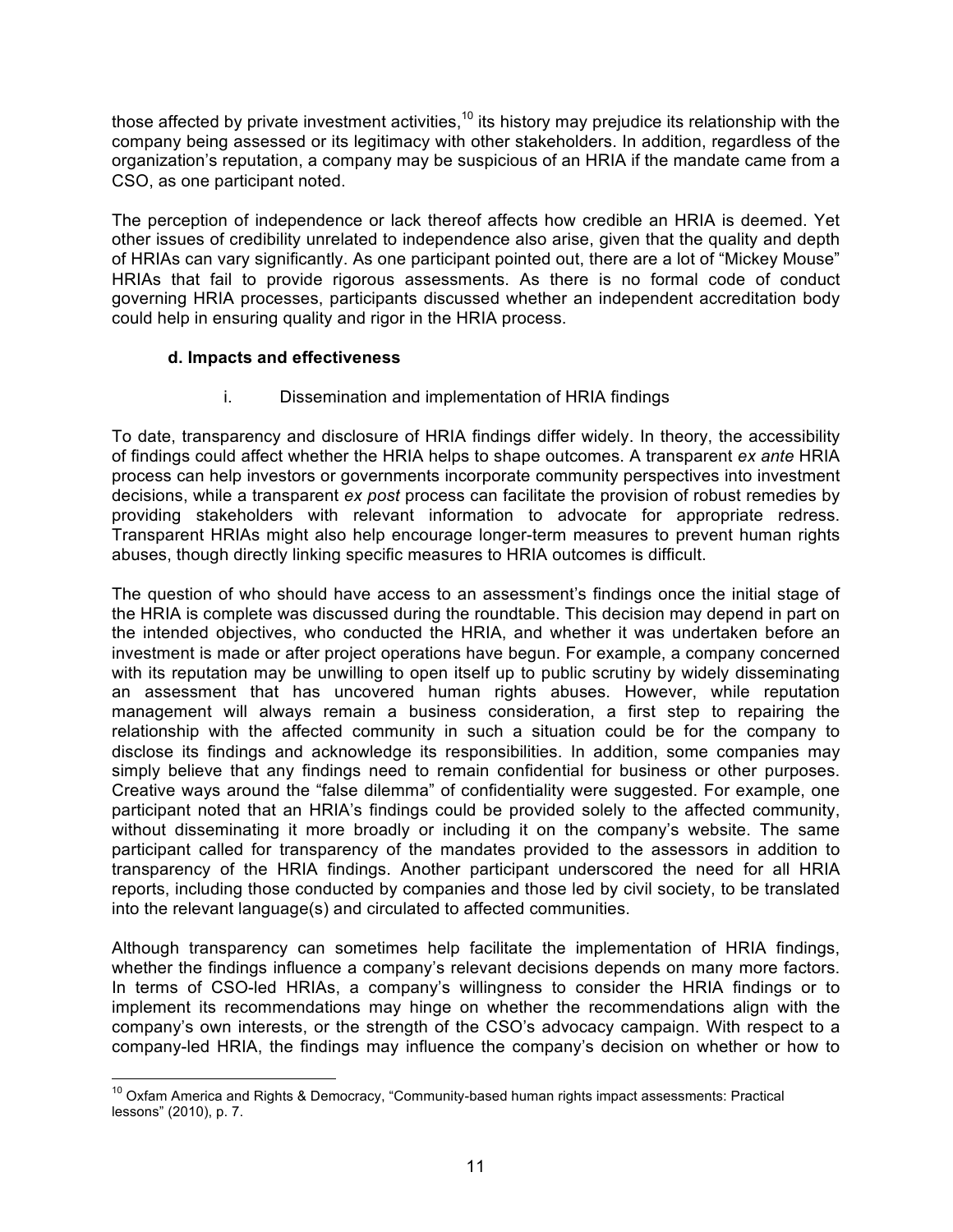invest (if an *ex ante* assessment) or the development of adequate remedies to address the HRIA findings (if an *ex post* assessment) in certain situations.

For example, in the experience of one participant, the findings of HRIAs can sometimes guide investor decisions if undertaken in the planning stage of a project, as noted above. In the participant's view, the extent to which an HRIA dissuaded investors from investing in a particular country depended on whether there was an alternative investment opportunity that could be pursued. Accordingly, extractives companies whose investments are, by their nature, locationspecific are less likely to be dissuaded from investing in a specific location because an HRIA uncovers a high risk of human rights abuses. Investors seeking supply chain sourcing, however, often have multiple alternative countries to invest in and are more likely to be influenced by the negative findings of an HRIA.

Moreover, in the view of another participant, the successful implementation of HRIA findings can depend on the level at which changes need to be made. Companies often find issues that can be solved at the company corporate level (for example, working hours) the easiest to resolve. In contrast, issues arising at the country level can be more difficult for companies to remedy, because of the outside actors involved who may contribute to the problem and over whom they have limited or no control, for example, the host government, contractors, or suppliers.

#### ii. Monitoring and sustainability

Although HRIAs generally assess the potential or actual impacts of a project or investment at a given time, participants noted that it is necessary to monitor human rights impacts throughout the project, as each HRIA only provides a "snap shot" of the current situation. Indeed, in the case of *ex post* HRIAs, the quality and sustainability of remedies related to the assessment may depend on monitoring mechanisms, which can help ensure that harmful practices do not resurface. One example drawn from environmental and social impact assessments is the Participatory Environmental and Social Monitoring Program (PESMP), a community-based monitoring mechanism that was implemented in Peru to help ensure respect for the human rights of the indigenous population affected by Hunt Oil's exploration activities.<sup>11</sup> Although this mechanism relates to ESIAs, the model highlights how community members can be trained to carry out human rights monitoring of large-scale investment projects, either designed as HRIAs or as follow-up monitoring related to concluded HRIAs. In addition, joint problem solving and cultural exchange<sup>12</sup> could enhance the sustainability of measures taken.

Monitoring mechanisms can be built into the methodology used for an HRIA. One participant gave the example of an HRIA of a company's supply chain in a specific country for which a monitoring action plan was developed with a human rights specialist and the company's country operations team, with follow up every few months according to a set timeline. A second HRIA was subsequently planned. In the view of a number of roundtable participants, there should be multiple HRIAs for a single project, carried out over a period of time to assess progress. Depending on the sector, such timelines can be designed to take into account the life of a project. For example, mining projects tend to have long timelines and may therefore require extended follow up. Another participant who works with an international CSO noted that communities can be involved in follow-up monitoring, and that it would be useful to provide a matrix that would assist them in continuing to monitor the impacts of a project.

<sup>&</sup>lt;sup>11</sup> IPIECA, "Participatory environmental and social monitoring in rural Andean communities," available for download at: http://www.ipieca.org/topic/social-responsibility/indigenous-peoples.<br><sup>12</sup> Oxfam America and Rights & Democracy, op. cit., p. 7.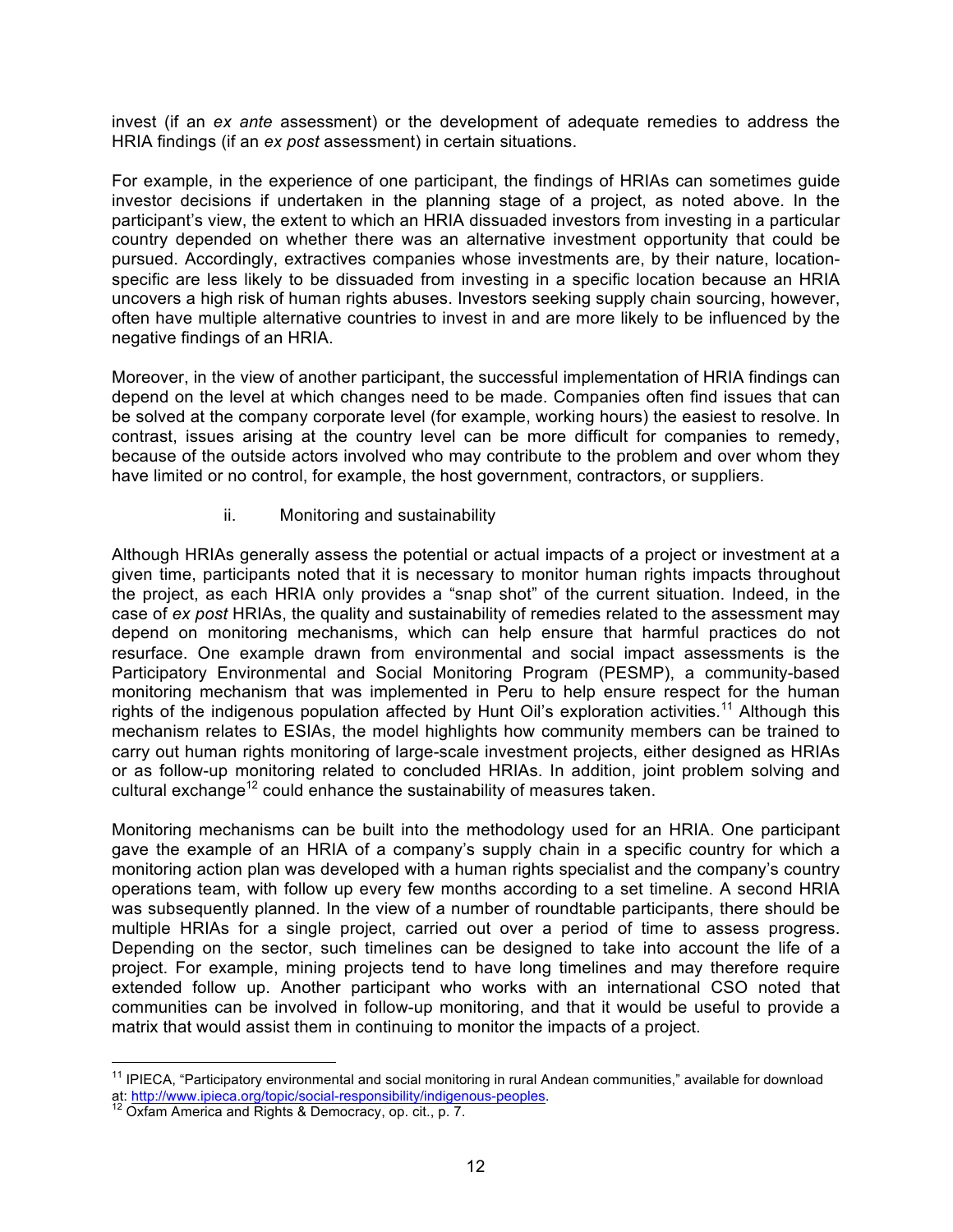In addition to frequent monitoring, roundtable participants identified the need for effective grievance mechanisms to ensure complaints are heard and addressed on an ongoing basis and between assessments. To date, it appears that relatively few HRIAs have resulted in the creation of adequate grievance mechanisms that allow the voices of affected communities to be heard. As one participant noted, assessing how to link HRIAs with grievance processes would be useful.

Funding is also a long-term challenge to the sustainability of specific HRIAs and their outcomes, particularly because resources are needed for any subsequent monitoring or additional HRIA processes. Civil society participants identified the common problem of receiving funding for a pre-determined period of time, which usually spans one to two years. After this period, there are often no resources to fund continuing monitoring processes. Without monitoring of the ongoing impacts, the HRIA loses efficacy. This is particularly important because, as one participant pointed out, an HRIA cannot solve anything on its own; rather, an HRIA must feed into a plan to ensure that its recommendations are followed and appropriate action taken. Limited resources make this a challenge.

#### iii. Relationship building

HRIAs can offer opportunities to build relationships between a company and a community. One participant described learning in the course of an HRIA that community members had no way to communicate their grievances to the company or government. The participant believed that the HRIA could help connect the different stakeholders and facilitate their communication. Yet as another participant pointed out, the quality of the relationship between the community, civil society organizations, and the company can depend on multiple factors, including the project stage, the severity of any human rights abuses, the relevant history of the area or project, and the objectives of the organization undertaking the assessment.

The impact of HRIAs on stakeholder relationships can also be complex. In the experience of some participants, when a CSO-led or community-led HRIA begins, relationships between stakeholders may be relatively congenial. As the process continues, however, relationships may sour. For example, one participant pointed to an HRIA in the Philippines that weakened stakeholder relationships as the assessment progressed, due in part to the community's perception of limited access to information and project sites. Relationships may fracture even further where there are different perspectives within the community on whether a project is beneficial for the community. Yet experience of an HRIA undertaken in Peru illustrates that good stakeholder relationships are possible to maintain throughout the process, and that strong relationships with government policymakers or other decision makers can assist with the implementation of HRIA recommendations.

One obstacle to building relationships between communities and companies through HRIAs relates to how to address past grievances. In the experience of one participant, the proposed expansion of a gold mine in Ecuador caused an explosive reaction from the community because previous grievances had gone unanswered. Because community members felt they had been deceived in the past, they were unwilling to provide a social license to operate, even with reassurances from the company that the relevant concerns would be addressed.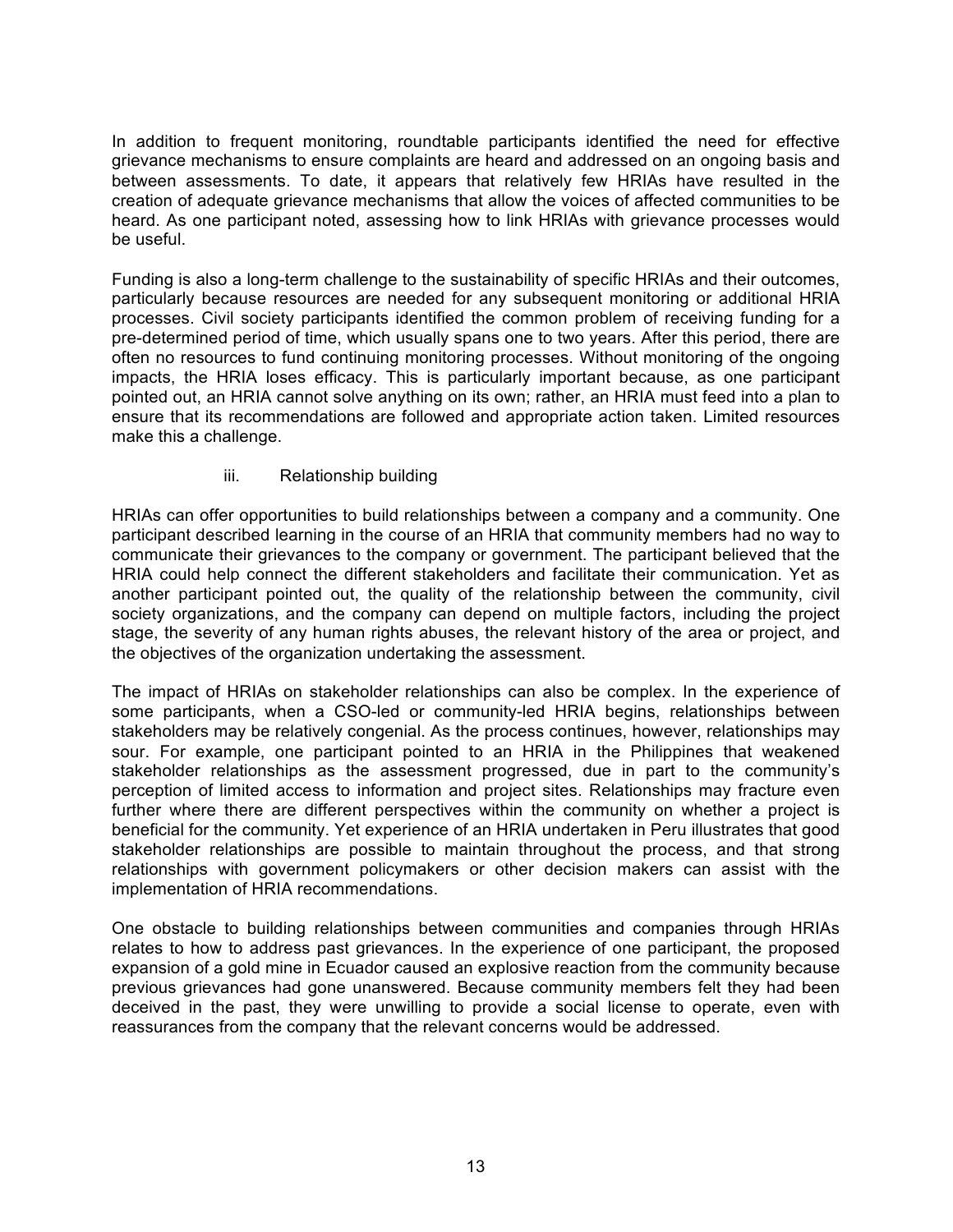#### iv. Moving forward

The persistent challenges that companies, civil society representatives, and communities confront in undertaking robust HRIAs that strengthen relationships and result in positive change led some participants to ponder what strategies could be used to improve HRIAs. As noted above, one participant asserted that an accreditation body should be established to ensure the credentials of human rights impact assessors, thereby addressing concerns of independence and credibility. The ideal vision of another participant would be the creation of an independent central HRIA body, funded by governments, companies, and donors in order to carry out HRIAs. The participant argued that this would help address concerns about the sustainability of the HRIA framework. As identified by another participant, however, the biggest obstacle to such a body might be the sovereignty of governments and their reluctance to invite outside agencies onto their territory to carry out human rights due diligence. Indeed, even HRIAs in their current form attract controversial reactions from governments. As one participant noted, governments sometimes believe that their actions are being assessed, rather than those of the companies, which may make government officials reticent to assist in places where their direct or tacit approval may be useful.

Another suggestion that was raised several times during the roundtable was the idea of a multistakeholder effort in conducting HRIAs. A collaborative approach that involved all relevant actors throughout the process, from the conception of an HRIA to the implementation of its findings, could conceivably address some of the challenges identified and enhance stakeholders' ability to ensure a more continuous monitoring of potential or actual human rights impacts. The success of such an effort might depend on the stage of an investment project and the timing of the HRIA. As one participant noted, *ex ante* HRIAs provide the most potential for successful collaborative partnerships. In order for an HRIA to be collaborative, the mandate should not come solely from a company or the community; rather, both could work together at the start of the process to determine the mandate. Such a collaborative effort could help avoid the potential for "competing HRIAs" that can create or exacerbate adversarial relationships.

#### **CONCLUSION**

Human rights impact assessments of large-scale foreign investments are increasingly used by companies, communities, and civil society, as both a preventative tool to assess risks and an advocacy tool to seek the redress of harms. The increased prominence of HRIAs has led to more refined methodologies by some practitioners, but limited oversight of the field has also expanded the number of weak assessments.

Certain issues in respect of HRIAs are easy to identify but harder to address. For example, while *ex ante* assessments that occur before a project is implemented are frequently optimal for both companies and communities, the limited information that exists at that time can render such an assessment impossible for some stakeholders to undertake. Similarly, while community engagement may be critical for the success of an HRIA, determining the proper process of engagement, as well as who comprises the "community," can be difficult for both companies and civil society to get right in practice.

Indeed, all stakeholders undertaking HRIAs confront challenges, many of which are pertinent irrespective of which actor initiated the assessment. Critics may question the independence or credibility of an assessment led by a company or by a CSO, and the levels of trust between companies and communities may mean that neither side is willing to accept an assessment conducted by the other. In addition, companies and CSOs may grapple with which information